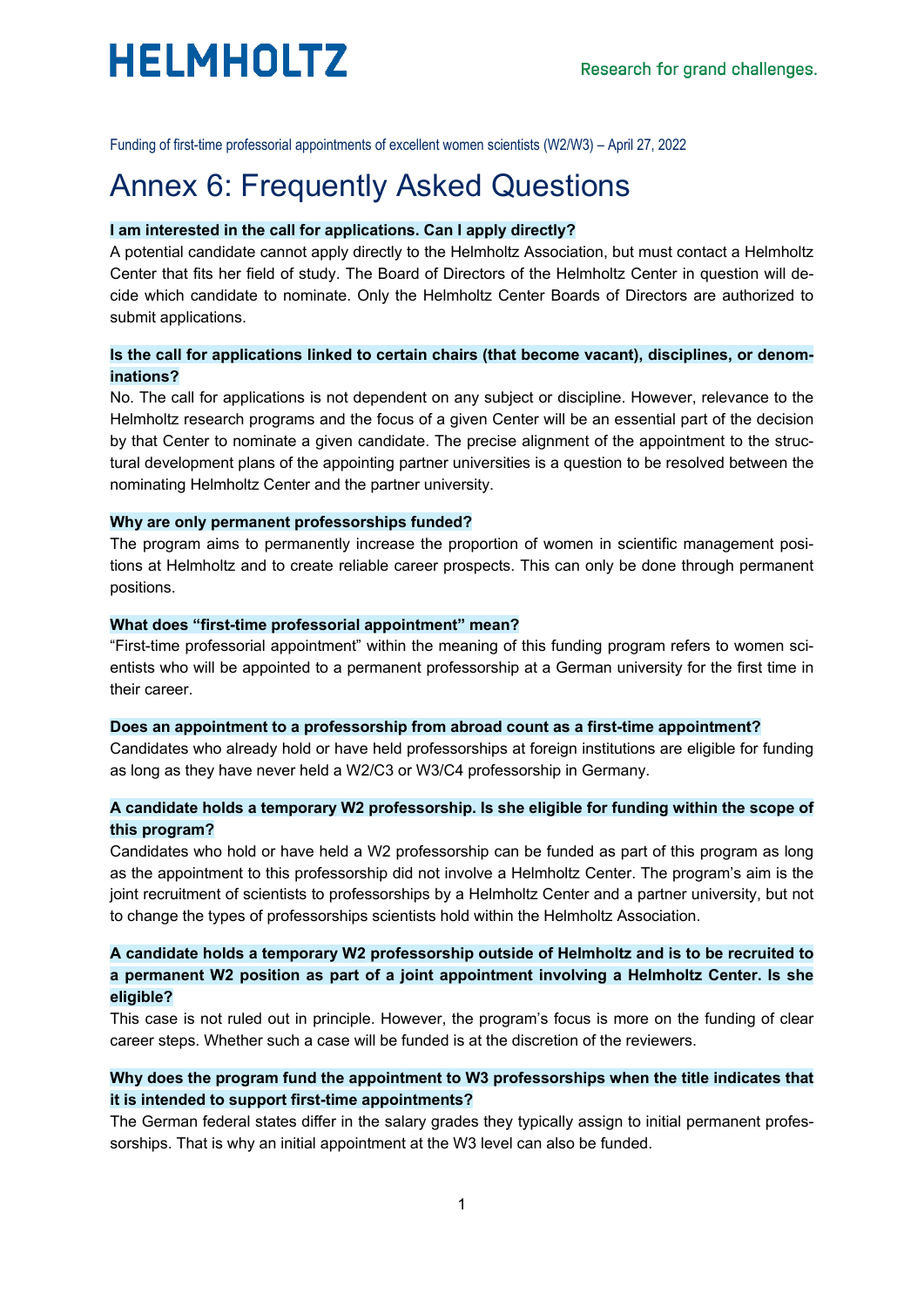

# **Under what conditions can candidates be funded who are already working at a Helmholtz Center?**

Internal candidates can be nominated for funding if they have not yet held W2 or W3 professorships in Germany and this first professorship career step is to be supported. Typically, such candidates are already Helmholtz Young Investigators group leaders or junior professors.

### **What is considered relevant and required research experience at foreign institutions in order to be eligible for internal candidate funding?**

That is at the discretion of the review panel. The time spent abroad is one factor. As a rule, the duration should be at least six uninterrupted months, preferably several years.

**A candidate from abroad is to be appointed to a W3 position at a Helmholtz Center. How should she decide whether it is best to apply for the "first-time professorial appointment" program or the "Helmholtz Distinguished Professorship – Funding for the recruitment of leading international women scientists" program? Can a candidate apply for both programs at the same time?** The two programs differ in terms of the seniority of their target groups. The program "Helmholtz Distinguished Professorship" sets very high standards of experience and performance for the scientists to be recruited, while the "first-time appointment" program is aimed at scientists at earlier stages of their careers whose performance has been outstanding in relation to the current stage of their career.

Nominations for both programs are not out of the question. However, candidates should be aware that a joint panel will consider the applications for both programs. If a candidate is nominated for both programs at the same time, this circumstance will be immediately obvious and indicate that the Helmholtz Center is not sure which career phase the candidate is in. It would be advisable to provide an explanation for this approach if such a parallel nomination is pursued.

# **What should be done if the partner university wants to or has to make a public call for applications for the professorship in question?**

It is incumbent on the partner university to provide information about the design of the appointment procedure in its statement. If there are no prospects for a person-specific procedure, the reasons should be explained to avoid giving the impression that the partner university is not entirely convinced that the candidate is suitable.

#### **Can a Helmholtz Center nominate as many candidates as it wants?**

In principle, yes. However, many applications give the impression that the Center has not been particularly selective in its decision to nominate. This approach also increases the probability that a preselection will be made based on written peer reviews and that not all nominated candidates will be able to present before the panel of experts.

#### **Who evaluates the applications?**

Several written peer reviews relevant to the candidate's field of study will be obtained for each application. The final step in the selection process involves an interdisciplinary, independent panel of external reviewers, who will decide on the funding recommendation.